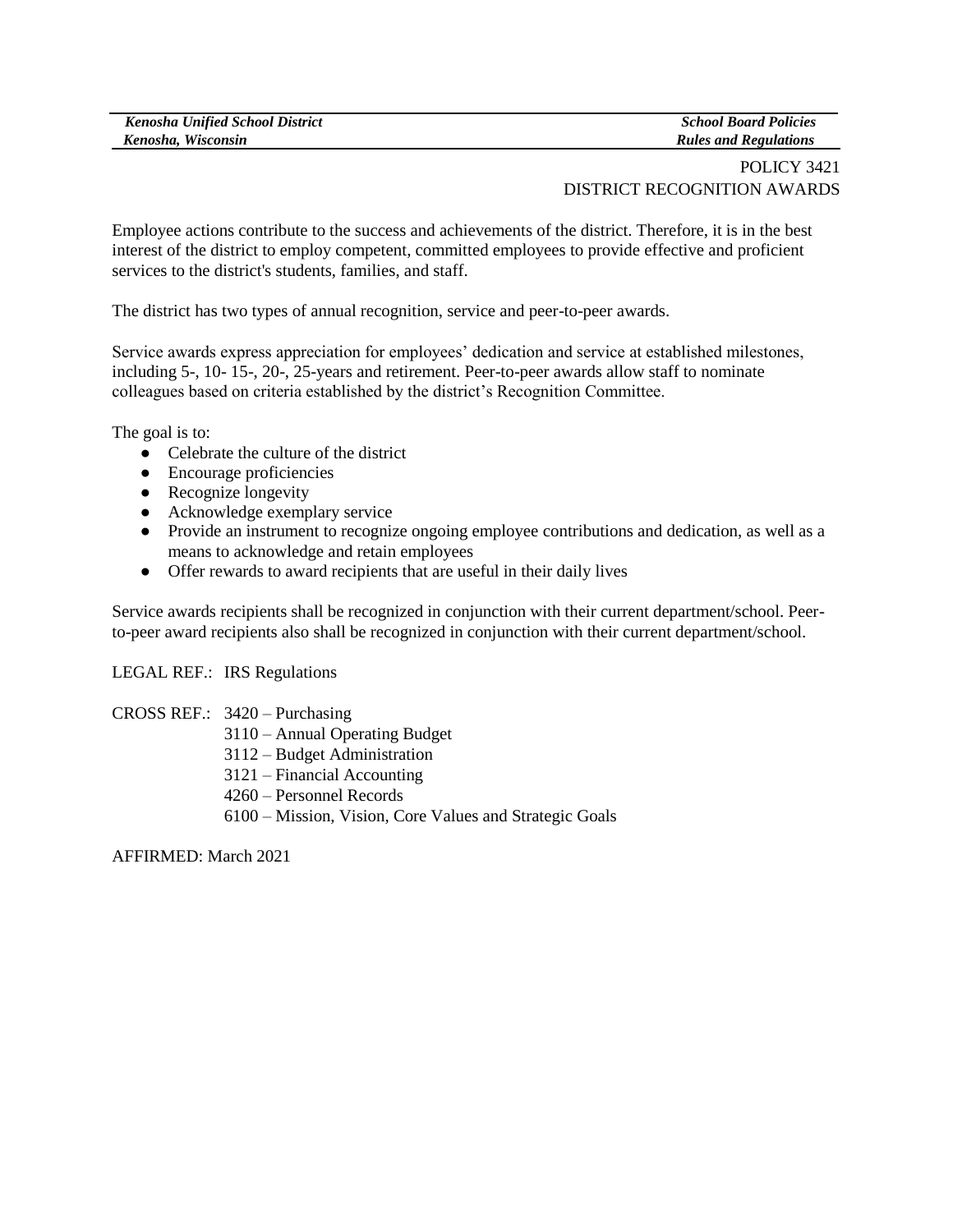*School Board Policies Rules and Regulations*

RULE 3421 DISTRICT RECOGNITION AWARDS Page 1

### **Covered Employees**

All full-time equivalent (FTE) employees are eligible for service and peer-to-peer awards. Full-time equivalent refers to employees in the following groups: administrative support professional; administrator, supervisory, technical; community and student support; educational support professional; facilities; food services; interpreter; and teacher.

Timesheet employees, such as substitutes, coaches, etc., may be nominated under the Friend in Education category of peer-to-peer awards and do not qualify for service awards.

### **Years of Service Criteria**

The Office of Human Resources will identify employees with 5, 10, 15, 20 and 25 *continuous years* of school district service, as well as retirees with *creditable years* of retirement service annually and provide a list to Recognition Committee.

Service dates will be based on anniversary dates pulled as of Sept. 30. Retirements will be based on those who have filed official paperwork with the Office of Human Resources between April 1 of the previous year through March 30 of the current year. These criteria will be implemented effective Sept. 30, 2020, and will not be retroactive.

#### *School District Service Defined*

Qualifying years of service toward the 5-, 10- 15-, 20- and 25-year awards are defined as continuous years of full-time equivalent (FTE) status.

#### *Creditable Retirement Service Defined*

Employees with any number of continuous years of service as a full-time equivalent (FTE) employee with the district shall qualify for the retirement award.

#### **Peer-to-peer Awards Criteria**

Nominations will be submitted by each building/school by the end of January each year.

Peer-to-peer awards have the following criteria:

- Areas regarding positive relationships, innovation, instruction, communication, and professional learning, and ethical practice.
- The district's core values include safety, teamwork, unity, diversity, equity, nurturing, trust, and stability.
- Additional criteria for administration at the Education Support Center include administrative skills, school/department leadership, service district leadership, and professional development.
- All recommendations will be vetted by the Office of Human Resources to ensure honorees do not have pending personnel issues. In addition, employees who have received disciplinary action from HR and/or their direct supervisor will not be eligible to receive employee recognition of any kind for five years from the last date discipline was issued.